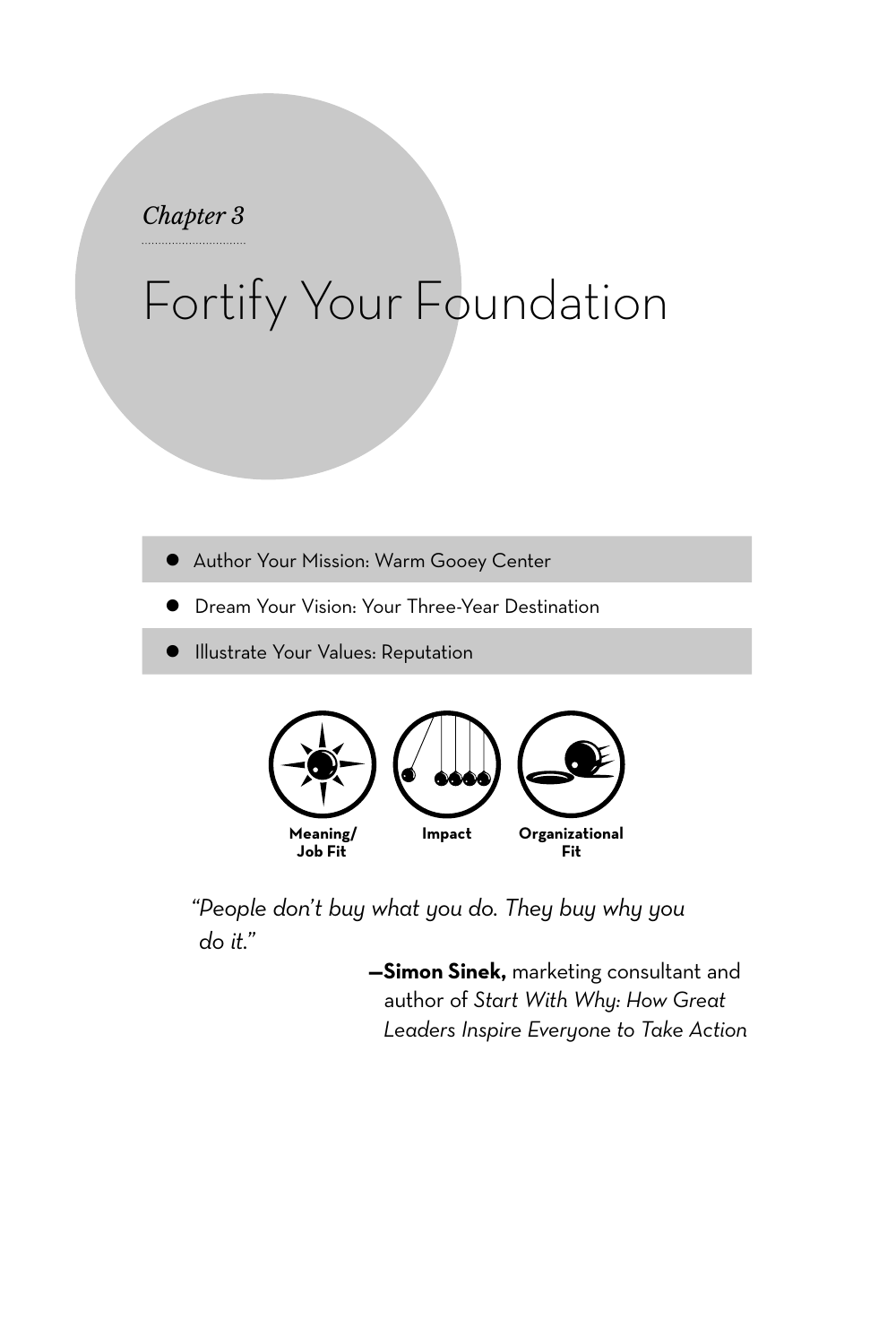Employees also buy *why*. According to Lindsay McGregor and Neel Doshi, co-founders of Vega Factor. "After surveying over 20,000 workers around the world, analyzing 50 major companies, conducting scores of experiments, and scouring the landscape of academic research in a range of disciplines, we came to one conclusion: *Why we work determines how well we work."* Two of the ways your team assesses the factor of Organizational Fit is determining if they believe in your mission and if your values are similar to theirs.

Author a mission worth believing in, a vision worth working towards and values worth upholding.

Some of you may be thinking, "Oh no, not mission, vision and values again." Eyes glaze over, heads loll back and audible snores can be heard.

Plenty of business books cover this topic. There's a reason. It's important and foundational. I would be remiss if I didn't spend a few pages here suggesting that you exercise and eat better for your health. Just take into consideration Deloitte's Core Beliefs & Culture Survey that found employees who work for organizations with a strong sense of purpose are more confident in their organization's ability to deliver top quality products and service (65 percent) and focus on long-term sustainable growth (55 percent).

If you love your mission, vision and values and they resonate with your team, skip this chapter and head onwards and upwards. However if they're stale, you can't remember them or they feel "meh," read on.

## **Author Your Mission: Warm Gooey Center**

**Clearly explain how your organization makes the world a better place.** 

Think about a moving company. On the surface, its mission is to move belongings from A to B in good condition. While true, it's not inspiring. It's not inspiring because it doesn't speak to WHY and HOW belongings are moved.

When I held orientation with a new group of crew-members, I would tell them, "Moving is one of the most stressful experiences people go through. People are not their best selves when they're moving. They may also be dealing with the aftermath of a death or divorce. Then you come along and load all of their worldly possessions into your truck, and drive away. It's your job to provide peace of mind. It's your job to help people through one of the most difficult transitions in their

22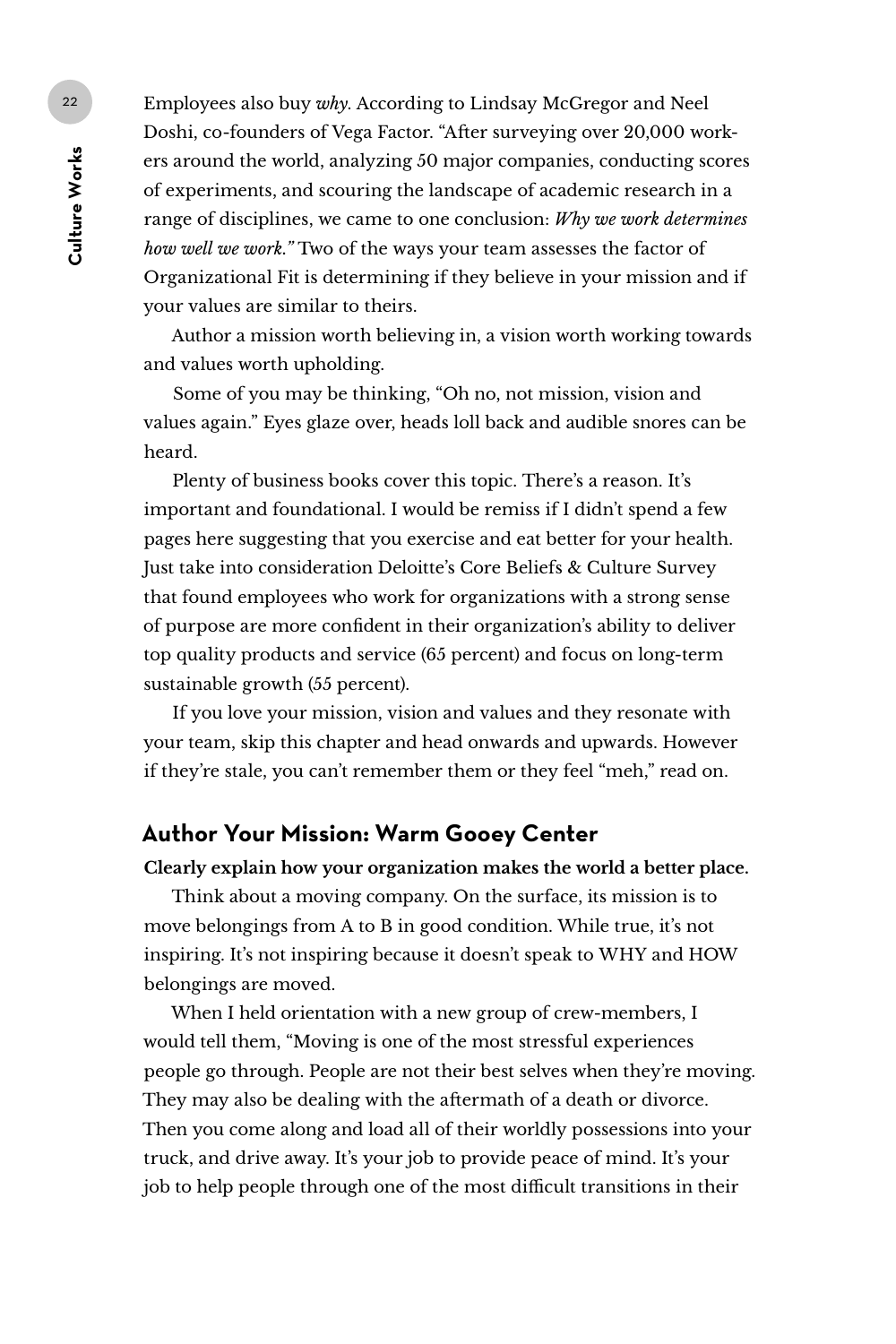life. Our customers need to know you care about their belongings and  $\sqrt{23}$ about their lives. Our tagline 'We Provide Peace of Mind, All in One Piece' isn't just a marketing slogan. It's what we do every day, all day."

It was amazing to watch many of these young men leave orientation with a peacock's pride, knowing their work was important. They were no longer in a second-class job, to be mumbled under their breath at the family picnic. Being a mover meant they were not only strong and hard-working, but they were helping people through one of the most difficult transitions of their life. In addition to creating pride, this awareness brought forth impressive empathy when caring for our customers. They went the extra mile because it mattered. Because they mattered.

*People want to contribute. They want to achieve. They want to make a difference. Connect them to what matters.*

Why does your organization exist in the world? Why do you do what you do? If you're a for-profit company, yes, you exist to make money. But your service or product does more than that and so does your team. Your organization brings joy, solves a problem, provides ease or saves time. So do your team members. Connect those dots for them.

Good companies do this. Medtronic sends its engineers out into the world to see the medical devices they've made in action so they can viscerally watch and feel the purpose of their work. UCB Pharmaceuticals invites patients to executive meetings so the people in charge can hear about their work making a difference. Every workday each DaVita employee housed at headquarters walks by a dialysis treatment chair on the way to their desk.

I was presenting the concept of connecting the dots to a CEO peer group when a man raised his hand and said, "While I appreciate the concept, we make inner tubes for tractor tires. Not exactly inspiring stuff. We're in manufacturing—we work all day in a plant where it smells, it's dirty and it's loud."

 I looked at him and said, "Are you kidding? What you do is essential! If you didn't make the inner tubes for the tractor tires, then the tractor wouldn't work, and if the tractor didn't work, the fields wouldn't be plowed and the food wouldn't be harvested. Your inner tubes for tractor tires not only help support the success of farmers, they help feed and nourish our nation."